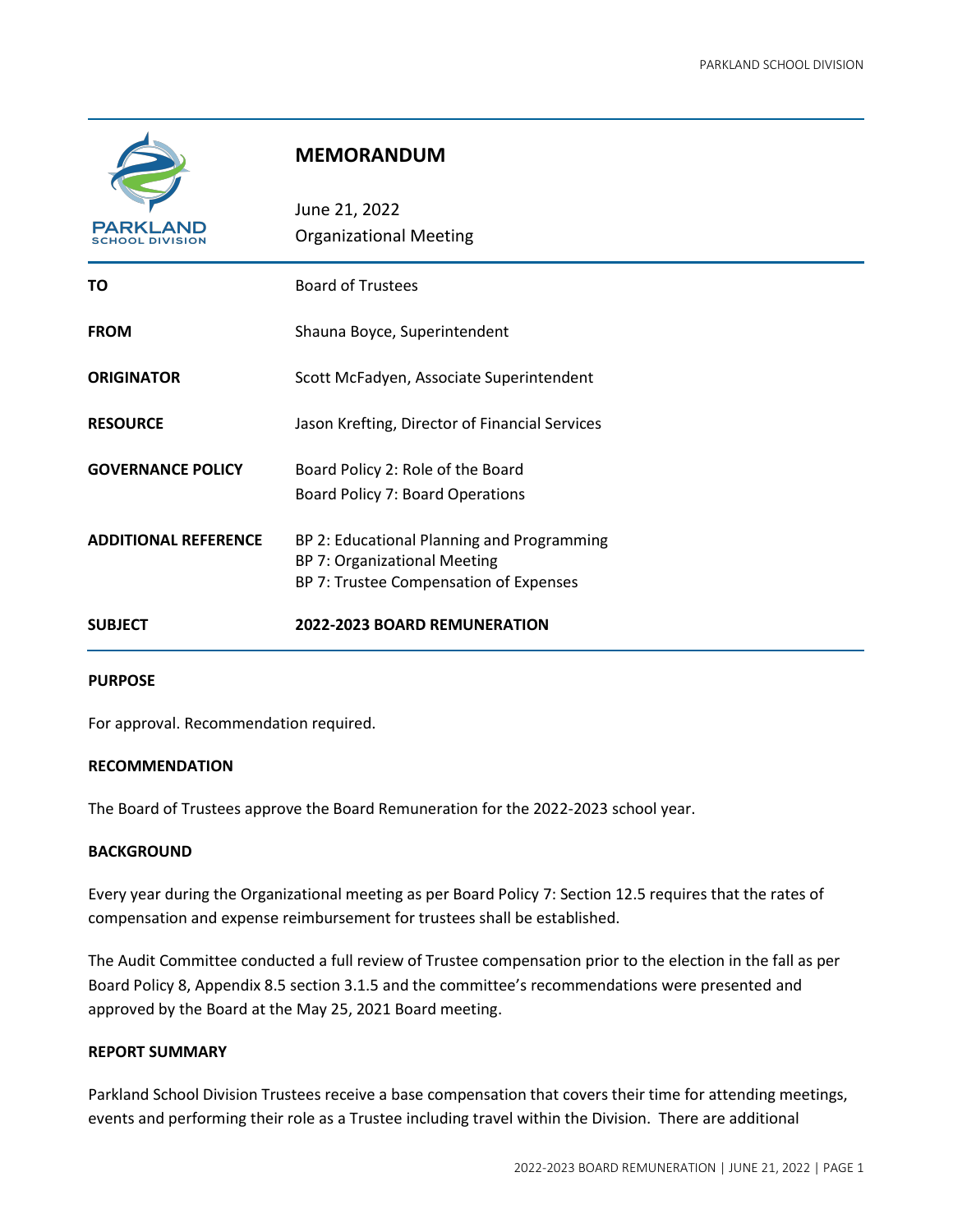modifiers for the distance of the wards from CFE, and the positions of Board Chair and Vice Chair. The rates are disclosed in Board Policy 7: Appendix 7.3.

Administration would be pleased to respond to any questions.

SM:kz